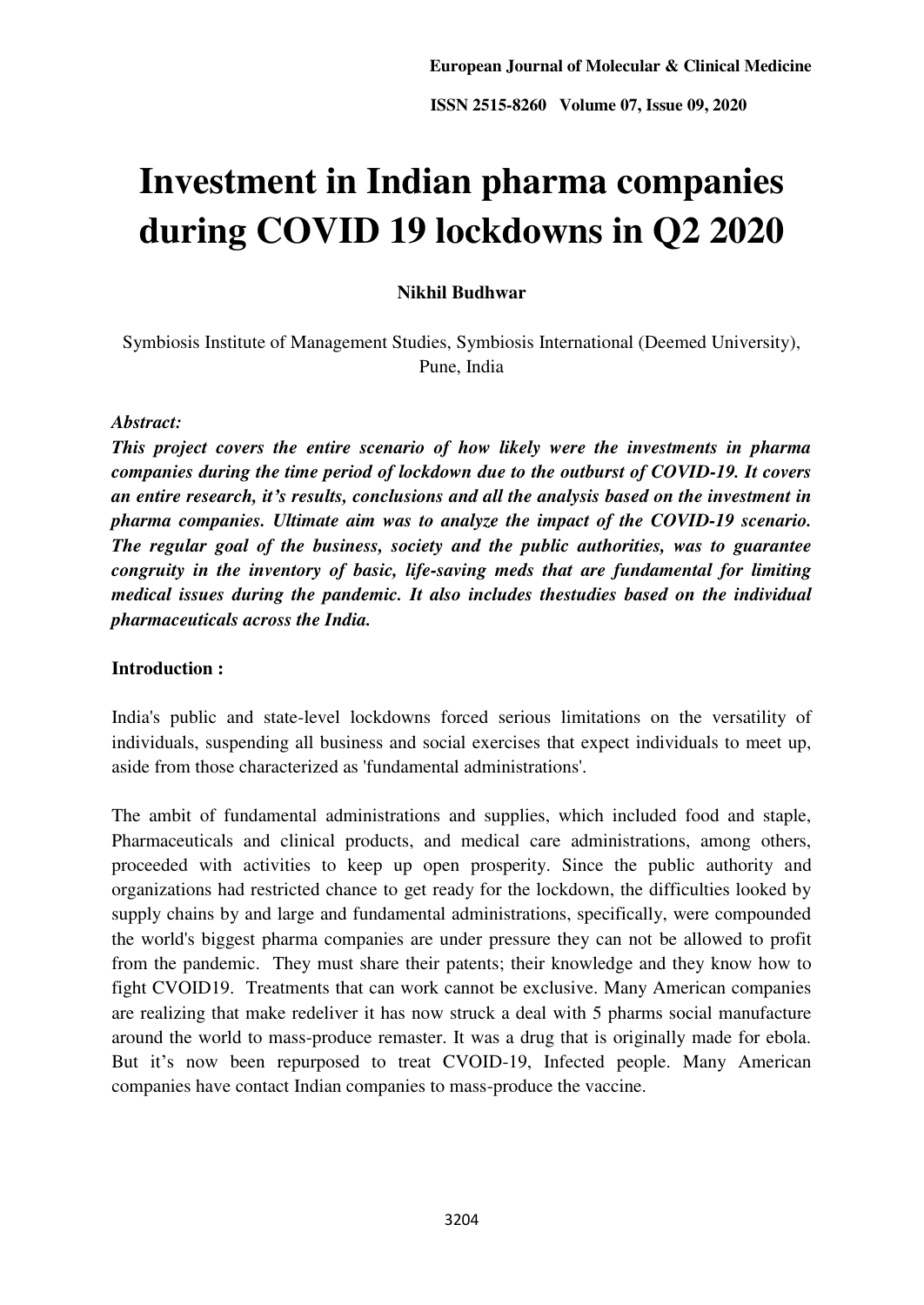# **Main highlights and analysis of the investments in pharma companies:**

The Indian Pharmaceutical industry industry has a complicated organization of homegrown and worldwide providers, producers, coordinations specialist co-ops, appropriation channels, administrative specialists, and shoppers.

The inclusion of numerous administrative specialists, at the public, state, and nearby levels additionally delivered certain difficulties for issue redressal.

For organizations, restoring the inventory network to guarantee the stockpile of merchandise and enterprises, expected them to comprehend and successfully explore this unpredictable framework and look for the fundamental help from various partners.

### **Survey:**

60% of global vaccine needs to be supplied by India

India has the capacity and the seller track record. India is called the Primacy of the world and this is not hyperbole, the world cannot fight this virus without the help of India.

The Indian pharma sector can produce potential cures at low affordable prices. In 1969 Indian pharmaceuticals had a 5%share and market hold in India. Global companies control 95% of the Indian market. By2020, Indian companies have managed to reverse this equation,domestic players have now an 85% share of the Indian market and it's a huge market plus Indian companies supplied to the biggest companies in the world. Indian pharma holds 15% of the world's share in the world market and that is the leadership position. India contributes to 20% of the global generic and by volume, India supply more than 40% of the American drugs alone the best drugs at some of the lowest prices with high capacity this is the USP of the Indian pharma industry.

### **Analysis and learnings:**

Right now, conventional medications are assuming a significant part in the battle against COVID–19. India has been meeting in excess of 20% of the world and very nearly 50% of the US's conventional medication necessities. Tragically, Indian makers depend vigorously on China for key beginning materials (KSM), middle of the road, and APIs with China obliging almost 70% of Indian pharma organizations' necessities.

The Indian pharma area is a significant segment of the worldwide medical care foundation and is instrumental in saving huge number of lives each year. Notwithstanding, similar to any remaining areas, it also has been influenced by COVID–19 that has achieved different changes.

Each sector, including pharma, is experiencing supply fastens going to a crushing stop. Costs of crude materials have shot up in the midst of restricted stock, creation plans have been intruded on, manufacturing plants have been closed down and transportation costs are high as can be in many nations. The effect on the Indian pharma area is ordinarily obvious, given that most crude materials are secured from China, the focal point of the flare-up.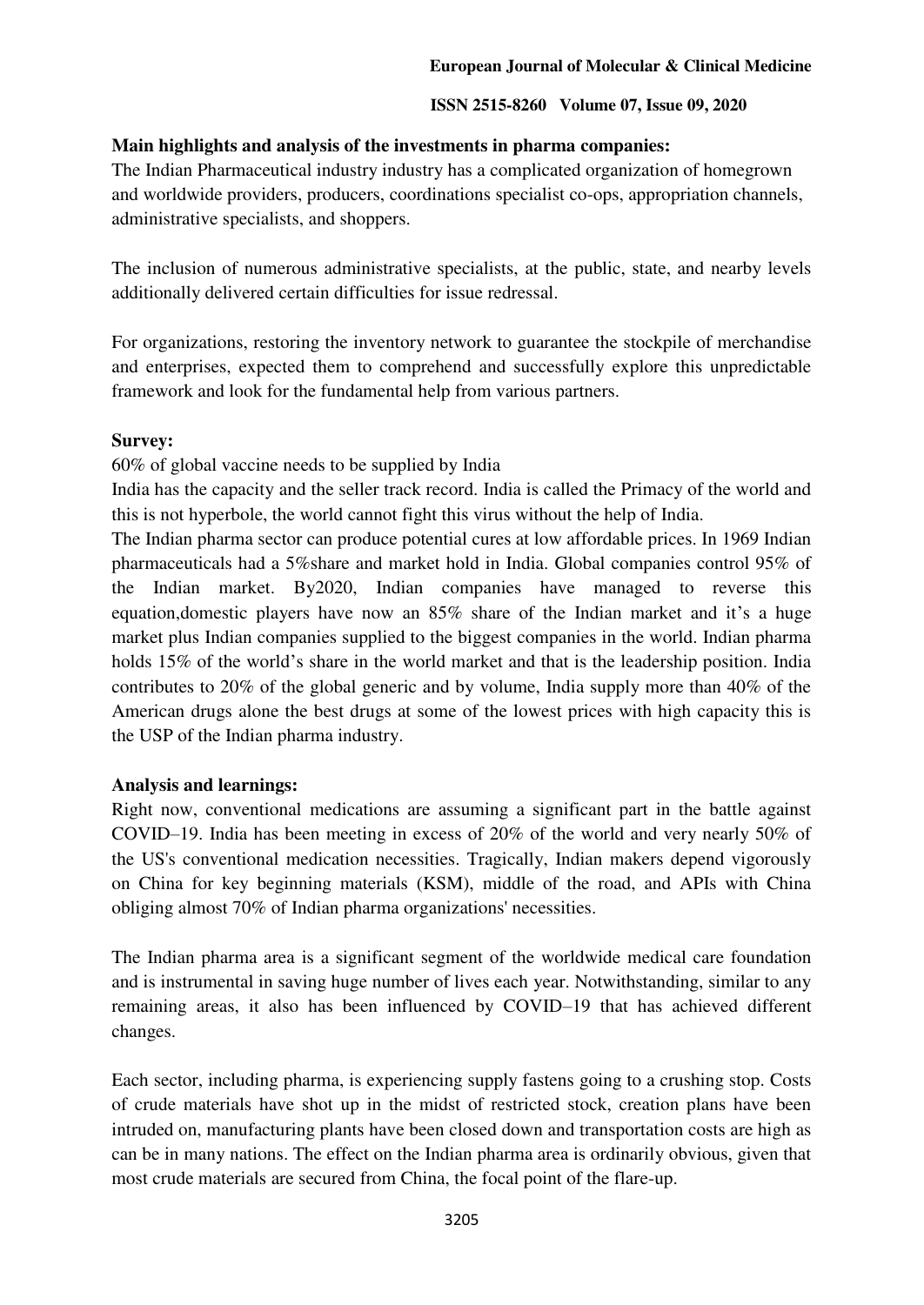With the development of individuals and merchandise limited in the midst of lockdowns, makers of nonexclusive medications can't dispatch items or lead clinical preliminaries. Thus, timetables for drug filings have extended. Besides, incomes from new nonexclusive medication dispatches have either been cleared out or deferred.

Indian medication makers face different difficulties too. An Indian drug office can sell drugs in the US exclusively after it has been assessed and affirmed by the US FDA. With the prohibition on global travel, review is normally out of inquiry, delivering it unthinkable for Indian medication organizations to sell in the US and other abroad business sectors. The pandemic has additionally constrained conventional medication makers, both agreement and hostage, to postpone their arrangements for new item dispatches.

 Now It's very clear that the world can not able to kill this virus with India's help. Now the whole world is turning to India for the supply of corona vaccine. India produces more than 60% of the world vaccine requirements. It accounts for 60-80 percent of the US national annual vaccine procurement.

### **Research outcomes:**

India pharmaceutical industry growth remained stable at 8.0% during the financial year 2020 lead by a rebound in domestic growth in Q2FY2020 to 14 %(Q1FY20 at 4.8%) supported by seasonal factor and stable growth in choric therapies. IRA sample companies registered a domestic growth at 9.2% in the financial year 2020. During Q2 FY2020 India witness an outbreak of many diseases in many parts. supporting the development of the counter infective fragment. The US market development at 7.4% in FY2020 was affected by an administrative shade through notice letters, unique cases, for example, postponed shipments, deliberate review however hardly any restricted rivalry items, lower valuing pressure, volume extension for existing and new item dispatches upheld development. Base business in the US is required to reflect high single-digit to low twofold digit development in the close to term drove by a reduction in valuing pressure and solid ANDA pipeline of different organizations. The FY2020 development was upheld by INR deterioration against USD/RUB while INR appreciated against EUR/GBP/BRL/ZAR in FY2020.

The worldwide interest situation is to a great extent expected to stay stable for the Indian drug industry attributable to the inelastic idea of physician-recommended sedates however some effect on volume development will be felt inferable from lockdown (lesser OPDs/Elective medical procedures) and lower monetary development. The effect of the lower request will be felt more in less created nations which are furthermore contrarily affected attributable to low raw petroleum costs. In general, ICRA anticipates that the homegrown pharma industry should develop at 4.0-6.0% in FY2021 attributable to Covid sway, however FY 2020-2023, CAGR is relied upon to be in the scope of 8.0-11.0% on the rear of sound interest from the homegrown market given expanding go through on medical services alongside improving access. This alongside balance in evaluating pressure for the US market, new dispatches and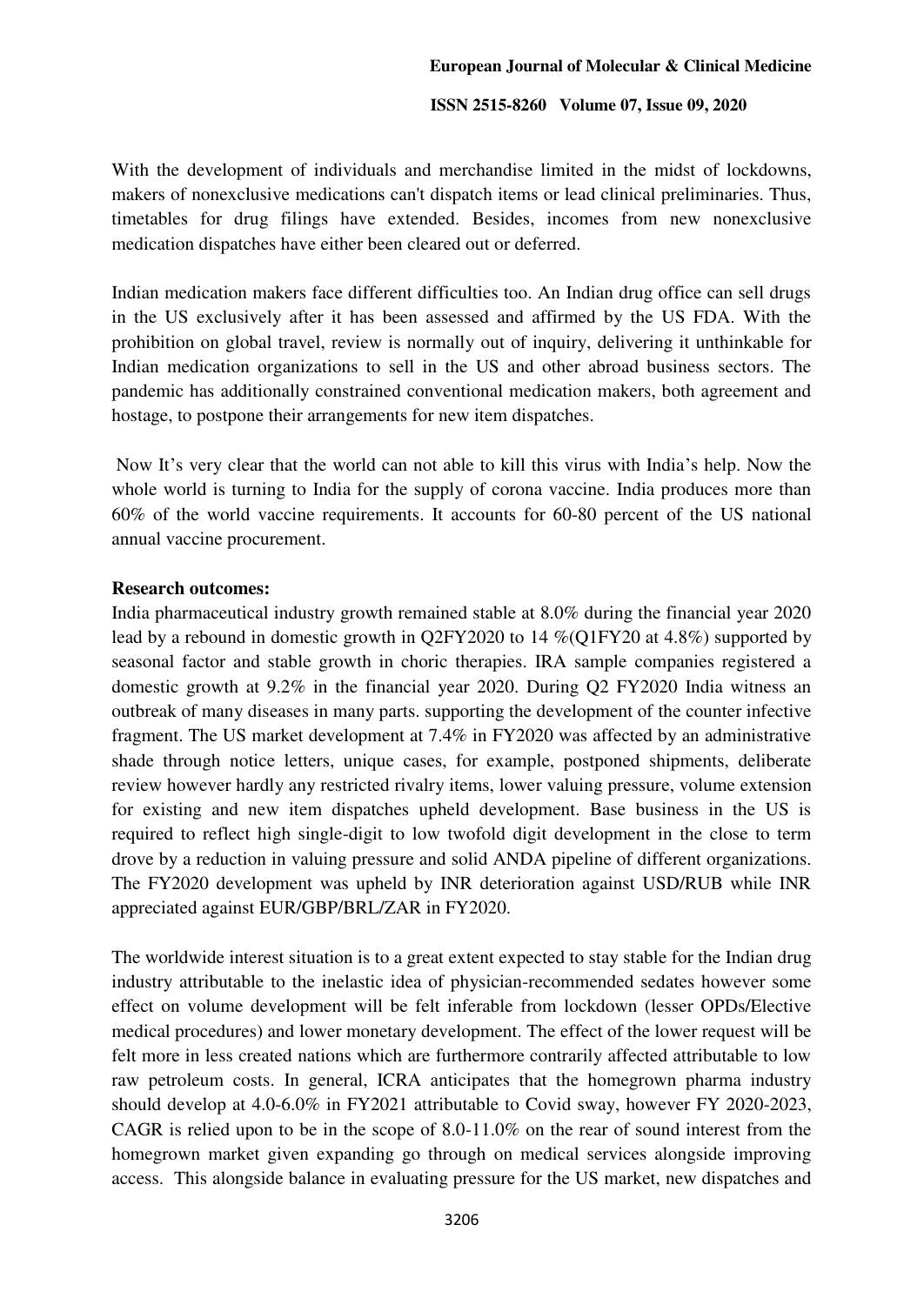#### **European Journal of Molecular & Clinical Medicine**

#### **ISSN 2515-8260 Volume 07, Issue 09, 2020**

piece of the overall industry gains for existing items, and union advantages will drive development over the medium term. A few organizations have gained US ANDA portfolios (Aurobindo, Dr. Reddy, Glenmark) which will help development going ahead. The development in FY2021 is relied upon to be upheld by a 1.88% WPI connected value climb for the homegrown NLEM portfolio.

Coronavirus, fabricating action has slowly begun in China with shipments/air load showing up in India for APIs, Intermediates, and KSM (Key Starting Materials). This has prompted creation continuation for Indian players however the limit use across plants is yet to arrive at pre-Coronavirus levels. The lower limit use is generally contributed by the confined development of staff and accessibility of non-basic crude material (for example bundling material) during the lockdown time frame in India. Indian players hold 2-4 months of stock (crude material and completed products) and comparative levels in the conveyance channel (completed merchandise) which will to a great extent get the job done request in the close to term till the circumstance standardizes. The episode of the Coronavirus in China and the resulting lockout in pieces of

China had before brought about the closure of creation units in China. The homegrown drug the business is profoundly subject to imports, with over 60% of its dynamic drug fixings (Programming interface) the necessity being imported, and in a few, explicit APIs like cephalosporins, azithromycin, and penicillin, the reliance is just about as high as 80% to 90%. Of the all-out imports of APIs and intermediates into India, China represents ~65%-70%. The new presentation of Rs. 10,000.0 crore mass medications park and creation connected motivators for API producers by the Government of India will prompt decreased reliance for the homegrown formulators on imports from China and foreshadows well over the long haul to oversee supply disturbances. The motivator plot covers 53 APIs which are basic from import reliance on China with few API/KSM being imported. Concerning the development and productivity, the equivalent would anyway be obliged by administrative mediations, for example, value controls, necessary genericization for the homegrown market. For the US market, quicker conventional endorsements and proceeded with administrative shade as for assembling quality insufficiencies featured during USFDA reviews stay a key concern. The speed of ANDA endorsements has dramatically increased over the CY2014-2019 period prompting higher serious force. The speed of true activity post USFDA review has additionally expanded during the CY2019 time frame with 16 Warning letters contrasted with 7 in CY2018. The edges have remained flattish in FY2020 at 20.3% for the ICRA test of 14 driving organizations drove by cost-cutting measures including R&D streamlining endeavors by Indian Players. Although edges stay solid, estimating pressures for the US base generics business (but directing); absence of restricted rivalry items, and assembling quality issues will keep on putting edge pressure. A higher portion of the homegrown business and operational efficiencies will give a general pad to edges. Dissimilar to before, when a few Indian pharma organizations sloped up their R&D spend, focusing on the pipeline of forte medications, specialty atoms, and complex treatments, this time around organizations are enhancing their R&D spend inferable from the previously mentioned factors. Additionally,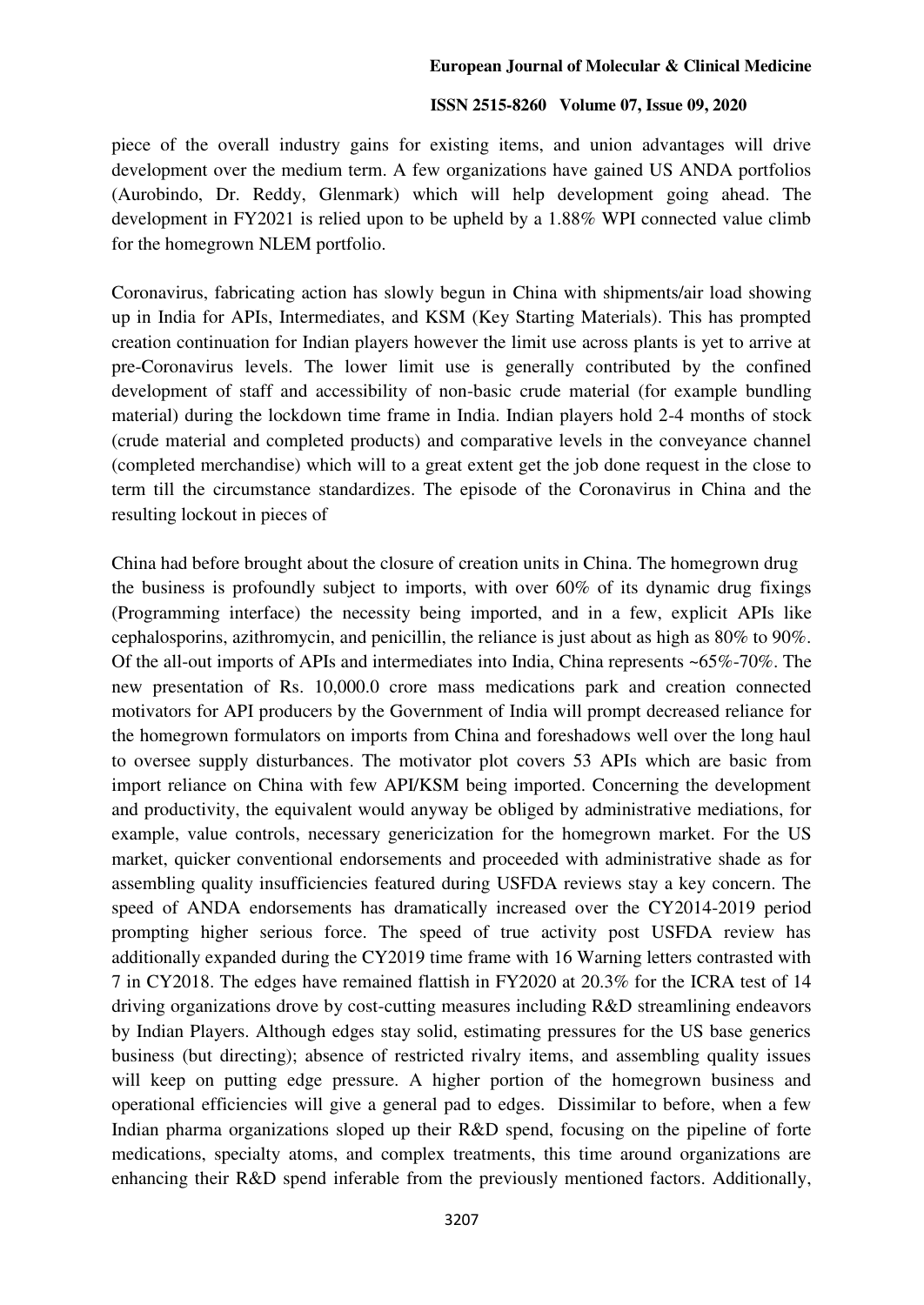with serious pressing factors expected to support in the close to medium term, organizations are leaving item advancement of simple to make, straightforward generics with various players and zeroing in on complex generics and strength items.

Indian firms are unlikely to make significant adjustments to recurrent R&D spending.

Improvements that will keep your growth prospects already achieved. Due to ongoing R&D efforts to assess the pressures in the US, test organizations must maintain total R&D spending at the current level of 6.5% to 7.5%, rather than 8.0-9.0% higher. This could occur independently of the preconditions arising from the increased presence in complex treatment classes, for example, injections, inhalers, dermatophytes, controlled-release substances, and even biologically similar agents. The organizations will choose to jointly develop biosimilars.

Pharma industry enormous money adjusts and abundant headroom for liquidity secured the area well to keep up its current and liquidity proportions notwithstanding continuous lockdown. Further, the area decidedly affects DSCR and investor's value notwithstanding the decrease in EBITDA, because of critical reimbursement of obligation during the quarter. Area's renegotiating prerequisites are probably going to increment because of reimbursement of the obligation according to plan, weight on liquidity, and likely interests in expected innovative work. 3 out of 22 organizations have reported the arrangement to raise obligation/value up until now.

Pharmaceutical products (first provider) and oats (fourth provider). These are the 5 most noteworthy positioning areas in African imports from India. The impacts of a lull in India's ability to supply Africa will influence Africa's industry. It is additionally critical to take note of the limitations forced by India since March 2020 on the fare of fundamental medicaments that are a significant import thing for Africa all in all (HS3004 – Medicaments of blended or unmixed items).

dia is likewise a significant objective market for Africa. Out of Africa's 4 biggest sent out areas to India, India is Africa's second biggest fare market for mineral energizes, the second biggest market for valuable metals and stones, the first biggest market for synthetic substances, and the fourth biggest market for edible leafy foods. Once more, request in India significantly affects sends out from Africa.

# **Conclusion:**

India's genuine GDP has decelerated to its most reduced in more than 6 years, as revealed in Q2 of 2020, at 4.5 percent, and the COVID-19 episode has presented new difficulties. The means taken to contain its spread have carried practically all monetary action to a stop and could essentially affect both utilization and venture. Africa should quickly consider changing supplies from different areas of the world with less disturbance brought about by COVID-19, just as investigating new fare markets. In this light, South-East Asian nations and African objections should be thought of.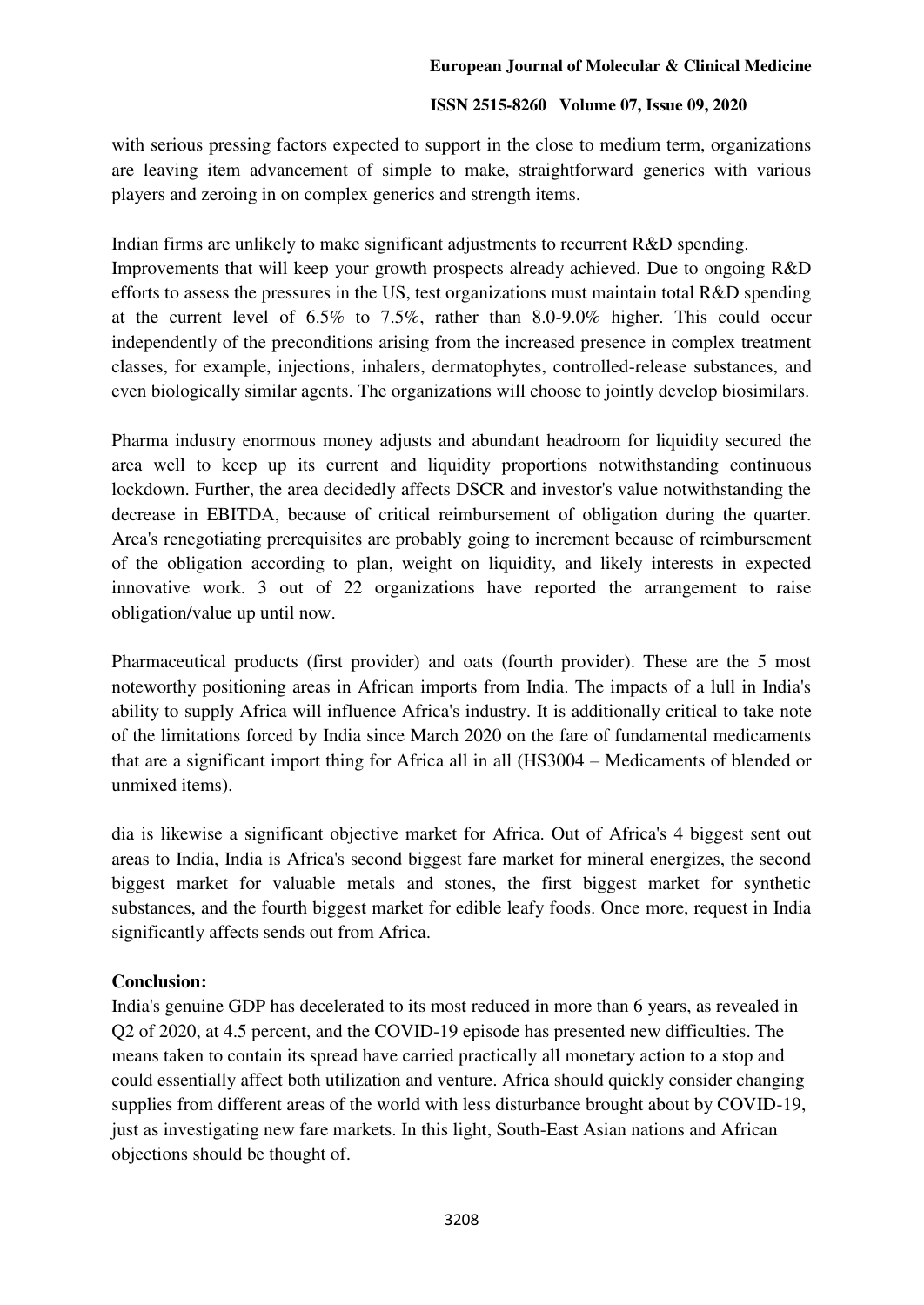

Some exceptionally little organizations may end up under pressure and could turn into a wellspring of the extra limit that the bigger players with more profound pockets are taking a gander at. A few organizations are seeing expanded interest for their portfolio and have likewise begun boosting workers particularly in the creation work who are supporting plant tasks during this COVID period. Nonetheless, similar to all others, pharma organizations are sending strategies for "cutting back the excess", returning to capital consumption, taking a gander at rethinking rentals, searching for new types of revenue from claimed resources just as utilizing computerized systems for gatherings and directing business.

In the current circumstance, the Indian government should find a way to eliminate the specialized and monetary hindrances that will spike the drug business to increase API creation, lessening the reliance of the Pharmaceutical business in general on the vigorously affected Chinese market. The Indian government as of late attempted praiseworthy strides by proposing an impetus bundle of 13.76 billion Indian Rupees (roughly \$181 million) for the advancement of homegrown assembling of basic key beginning materials, drug intermediates, APIs, and clinical gadgets.

The Indian drug industry keeps up extraordinary points of interest, including the accessibility of an enormous work pool and trend-setting innovations that empower high administrative norms of business sectors like the US and European nations to be met.

#### **References :**

- 1. Mittal, S., & Sharma, D. (2021). The Impact of COVID-19 on Stock Returns of the Indian Healthcare and Pharmaceutical Sector. *Australasian Accounting, Business and Finance Journal*, *15*(1), 5-21.
- 2. Ayati, N., Saiyarsarai, P., &Nikfar, S. (2020). Short and long term impacts of COVID-19 on the pharmaceutical sector. *DARU Journal of Pharmaceutical Sciences*, *28*(2), 799-805.